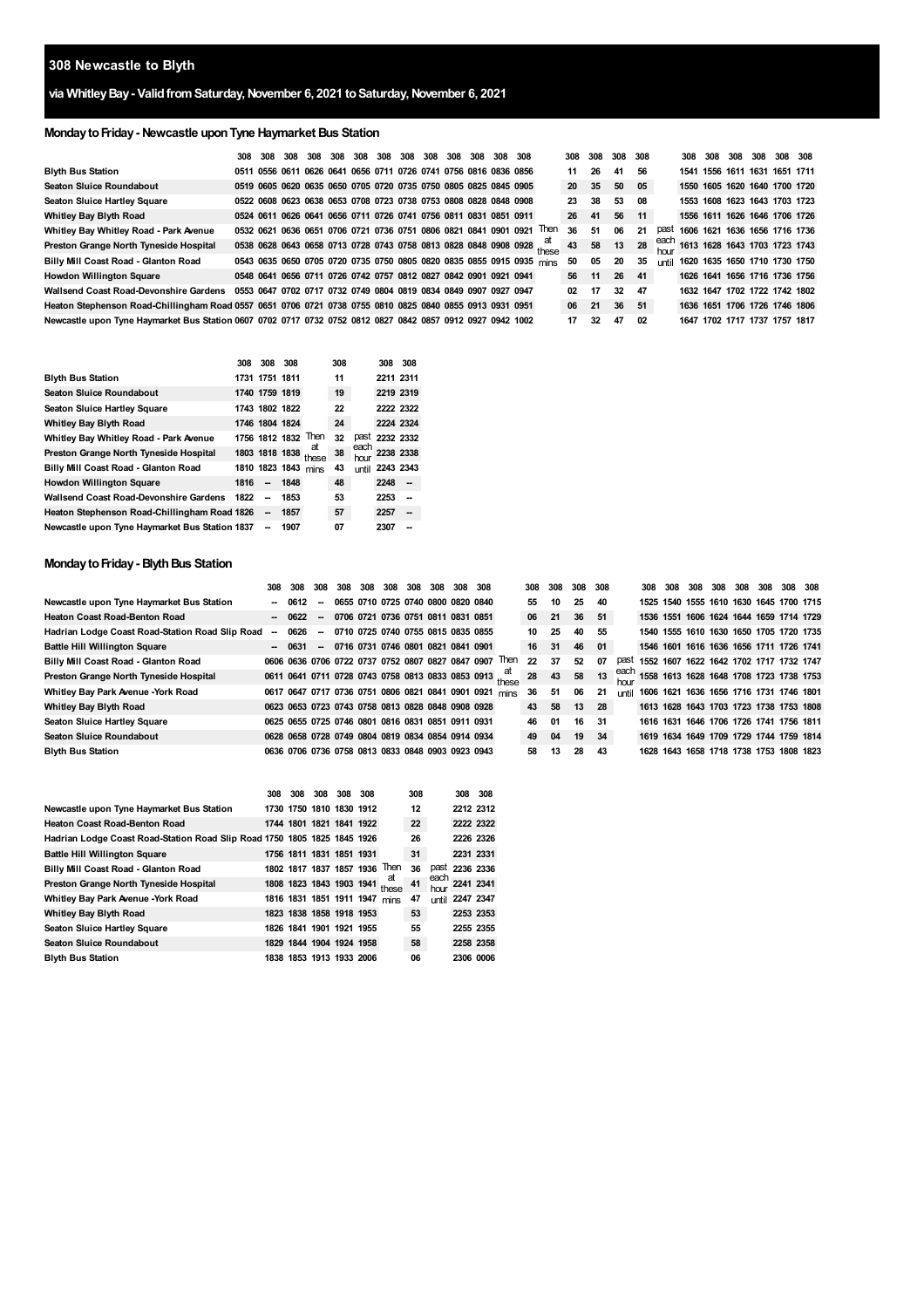#### **Saturday- Newcastle uponTyne Haymarket Bus Station**

|                                                               | 308 | 308 | 308                 | 308                       |                          | 308 | 308 | 308 |       | 308            | 308       | 308                      | 308                                                         | 308                      | 308                      | 308                      | 308      | 308 | 308 | 308 308 |
|---------------------------------------------------------------|-----|-----|---------------------|---------------------------|--------------------------|-----|-----|-----|-------|----------------|-----------|--------------------------|-------------------------------------------------------------|--------------------------|--------------------------|--------------------------|----------|-----|-----|---------|
| <b>Blyth Bus Station</b>                                      |     |     | 0541 0641 0741 0811 |                           |                          | 31  | 51  | -11 |       | 1651           |           |                          | 1711 1721 1731 1741 1751 1801 1811 1821 1831 1841 1851      |                          |                          |                          |          |     |     |         |
| South Beach Links Road                                        |     |     | 0544 0644 0744 0814 |                           |                          | 34  | 54  | 14  |       |                |           |                          | 1654 1714 1726 1734 1746 1756 1806 1814 1826 1836 1846 1856 |                          |                          |                          |          |     |     |         |
| <b>Seaton Sluice Roundabout</b>                               |     |     | 0549 0649 0749 0820 |                           |                          | 40  | 00  | 20  |       |                | 1700 1720 | --                       | 1740                                                        | --                       | --                       | $\overline{\phantom{a}}$ | 1819     |     |     |         |
| <b>Seaton Sluice Hartley Square</b>                           |     |     | 0552 0652 0752 0823 |                           |                          | 43  | 03  | 23  |       |                | 1703 1723 | $\sim$                   | 1743                                                        | $\overline{\phantom{a}}$ | $\overline{\phantom{a}}$ | $\sim$                   | 1822     |     |     |         |
| Whitley Bay Blyth Road                                        |     |     |                     |                           | 0554 0654 0754 0826 Then | 46  | 06  | 26  | past  |                | 1706 1726 | $\overline{\phantom{a}}$ | 1746                                                        | $\overline{\phantom{a}}$ | $\overline{\phantom{a}}$ | $\sim$                   | 1824     |     |     |         |
| Whitley Bay Whitley Road - Park Avenue                        |     |     | 0602 0702 0802 0836 |                           | <b>at</b>                | 56  | 16  | 36  |       | each 1716 1736 |           |                          | $-1756 -$                                                   |                          | $\overline{\phantom{a}}$ | $\sim$                   | $1832 -$ |     |     |         |
| Preston Grange North Tyneside Hospital                        |     |     |                     | 0608 0708 0808 0843 these |                          | 03  | 23  | 43  | hour  | 1723 1743      |           | --                       | 1803                                                        | $\overline{\phantom{a}}$ | $\overline{\phantom{a}}$ | -                        | 1838     |     |     |         |
| Billy Mill Coast Road - Glanton Road                          |     |     |                     | 0613 0713 0813 0850       | mins                     | 10  | 30  | 50  | until | 1730 1750      |           | --                       | 1810                                                        | $\overline{\phantom{a}}$ | $\overline{\phantom{a}}$ | $\sim$                   | 1843     |     |     |         |
| <b>Howdon Willington Square</b>                               |     |     | 0618 0718 0818 0856 |                           |                          | 16  | 36  | 56  |       | 1736 1756      |           | --                       |                                                             |                          | --                       | -                        | 1848     |     |     |         |
| <b>Wallsend Coast Road-Devonshire Gardens</b>                 |     |     | 0623 0723 0823 0902 |                           |                          | 22  | 42  | 02  |       | 1742 1802      |           |                          |                                                             |                          |                          | --                       | 1853     |     |     |         |
| Heaton Stephenson Road-Chillingham Road 0627 0727 0827 0906   |     |     |                     |                           |                          | 26  | 46  | 06  |       |                | 1746 1806 |                          |                                                             |                          |                          | --                       | 1857     |     |     |         |
| Newcastle upon Tyne Haymarket Bus Station 0637 0737 0837 0917 |     |     |                     |                           |                          | 37  | 57  | 17  |       | 1757 1817      |           |                          |                                                             |                          |                          |                          | 1907     |     |     |         |

|                                                | 308  |            | 308 |       | 308            | 308       |
|------------------------------------------------|------|------------|-----|-------|----------------|-----------|
| <b>Blyth Bus Station</b>                       | 1911 |            | 11  |       | 2211 2311      |           |
| South Beach Links Road                         | 1914 |            | 14  |       |                | 2214 2314 |
| Seaton Sluice Roundabout                       | 1919 |            | 19  |       | 2219 2319      |           |
| <b>Seaton Sluice Hartley Square</b>            | 1922 |            | 22  |       |                | 2222 2322 |
| <b>Whitley Bay Blyth Road</b>                  | 1924 | Then       | 24  | past  |                | 2224 2324 |
| Whitley Bay Whitley Road - Park Avenue         | 1932 | at         | 32  |       | each 2232 2332 |           |
| Preston Grange North Tyneside Hospital         |      | 1938 these | 38  |       | hour 2238 2338 |           |
| Billy Mill Coast Road - Glanton Road           | 1943 | mins       | 43  | until | 2243 2343      |           |
| <b>Howdon Willington Square</b>                | 1948 |            | 48  |       | 2248           |           |
| <b>Wallsend Coast Road-Devonshire Gardens</b>  | 1953 |            | 53  |       | 2253           | --        |
| Heaton Stephenson Road-Chillingham Road 1957   |      |            | 57  |       | 2257           |           |
| Newcastle upon Tyne Haymarket Bus Station 2007 |      |            | 07  |       | 2307           |           |

# **Saturday- Bebside Interchange**

|                                                           | 308 | 308                 | 308                      | 308                      |                           | 308 | 308 | 308 |       | 308                 | 308 | 308                 | 308  | 308                      | 308                                | 308 | 308 | 308 | 308 | 308    | 308    | 308 | 308                                                                        | 308 |
|-----------------------------------------------------------|-----|---------------------|--------------------------|--------------------------|---------------------------|-----|-----|-----|-------|---------------------|-----|---------------------|------|--------------------------|------------------------------------|-----|-----|-----|-----|--------|--------|-----|----------------------------------------------------------------------------|-----|
| South Beach Links Road                                    |     |                     |                          |                          |                           |     |     |     |       |                     |     |                     |      |                          | 1930 1935 1940 1945 1950 1955 2000 |     |     |     |     |        | $\sim$ |     | 2005 2010 2015                                                             |     |
| Newcastle upon Tyne Haymarket Bus Station                 |     | 0642 0742           | $\overline{\phantom{a}}$ | 0825                     |                           | 45  | 05  | 25  |       | 1705 1725 1745 1812 |     |                     |      |                          |                                    |     |     |     |     |        | 1912   |     |                                                                            |     |
| <b>Heaton Coast Road-Benton Road</b>                      |     | 0652 0752           | $\overline{\phantom{a}}$ | 0836                     |                           | 56  | 16  | 36  |       | 1716 1736 1756 1822 |     |                     |      | --                       |                                    |     |     |     |     |        | 1922   |     |                                                                            |     |
| Hadrian Lodge Coast Road-Station Road Slip Road 0656 0756 |     |                     | $\overline{\phantom{a}}$ | 0840                     |                           | 00  | 20  | 40  |       | 1720 1740 1800 1826 |     |                     |      |                          | --                                 |     |     |     |     | $\sim$ | 1926   |     |                                                                            |     |
| <b>Battle Hill Willington Square</b>                      |     | 0701 0801           | -                        | 0846                     |                           | 06  | 26  | 46  |       |                     |     | 1726 1746 1806 1831 |      | --                       |                                    |     |     |     |     |        | 1931   |     |                                                                            |     |
| Billy Mill Coast Road - Glanton Road                      |     |                     |                          | 0706 0806 0832 0852      | Then                      | 12  | 32  | 52  | past  | 1732 1752 1812 1836 |     |                     |      | $\overline{\phantom{a}}$ |                                    |     |     |     |     |        | 1936   |     |                                                                            |     |
| Preston Grange North Tyneside Hospital                    |     |                     |                          |                          | 0711 0811 0838 0858 these | 18  | 38  | 58  | each  | 1738 1758 1818 1841 |     |                     |      |                          |                                    |     |     |     |     |        | 1941   |     |                                                                            |     |
| Whitley Bay Park Avenue - York Road                       |     |                     |                          | 0717 0817 0846 0906 mins |                           | 26  | 46  | 06  | until | 1746 1806 1826 1847 |     |                     |      | --                       |                                    |     |     |     |     |        | 1947   |     |                                                                            |     |
| <b>Whitley Bay Blyth Road</b>                             |     | 0723 0823 0853 0913 |                          |                          |                           | 33  | 53  | 13  |       |                     |     | 1753 1813 1833 1853 |      | --                       |                                    |     |     |     |     |        | 1953   |     |                                                                            |     |
| <b>Seaton Sluice Hartley Square</b>                       |     |                     |                          | 0725 0825 0856 0916      |                           | 36  | 56  | 16  |       | 1756 1816 1836 1855 |     |                     |      |                          | --                                 |     |     |     |     |        | 1955   |     |                                                                            |     |
| <b>Seaton Sluice Roundabout</b>                           |     | 0728 0828 0859 0919 |                          |                          |                           | 39  | 59  | 19  |       | 1759                |     | 1819 1839           | 1858 | --                       | --                                 |     |     |     |     |        | 1958   |     |                                                                            |     |
| <b>Blyth Bus Station</b>                                  |     | 0736 0836 0908 0928 |                          |                          |                           | 48  | 08  | 28  |       |                     |     |                     |      |                          |                                    |     |     |     |     |        |        |     | 1808 1828 1848 1906 1935 1940 1945 1950 1955 2000 2005 2006 2010 2015 2020 |     |
| Bebside Interchange                                       |     |                     |                          |                          |                           |     |     |     |       |                     |     |                     |      | 1941                     | 1946 1951 1956 2001 2006 2011      |     |     |     |     |        | $\sim$ |     | 2016 2021 2026                                                             |     |

|                                                 | 308  | 308 | 308 | 308 | 308 | 308                                                              | 308 | 308 | 308 | 308                 | 308                 | 308 | 308                 |
|-------------------------------------------------|------|-----|-----|-----|-----|------------------------------------------------------------------|-----|-----|-----|---------------------|---------------------|-----|---------------------|
| South Beach Links Road                          |      |     |     |     |     | 2020 2025 2030 2035 2040 2045 2050 2055 2100                     |     |     |     |                     |                     |     |                     |
| Newcastle upon Tyne Haymarket Bus Station       |      |     |     |     |     |                                                                  |     |     | --  |                     |                     |     | 2012 2112 2212 2312 |
| <b>Heaton Coast Road-Benton Road</b>            |      |     |     |     |     |                                                                  |     |     | --  |                     | 2022 2122 2222 2322 |     |                     |
| Hadrian Lodge Coast Road-Station Road Slip Road | -    |     |     |     |     |                                                                  |     |     | --  |                     | 2026 2126 2226 2326 |     |                     |
| <b>Battle Hill Willington Square</b>            |      |     |     |     |     |                                                                  |     | --  | --  |                     | 2031 2131 2231 2331 |     |                     |
| Billy Mill Coast Road - Glanton Road            |      |     |     |     |     |                                                                  |     |     | --  | 2036 2136 2236 2336 |                     |     |                     |
| Preston Grange North Tyneside Hospital          |      |     |     |     |     |                                                                  |     |     | --  |                     | 2041 2141 2241 2341 |     |                     |
| Whitley Bay Park Avenue - York Road             |      |     |     |     |     |                                                                  |     |     |     | 2047 2147 2247 2347 |                     |     |                     |
| <b>Whitley Bay Blyth Road</b>                   |      |     |     |     |     |                                                                  |     |     | --  |                     |                     |     | 2053 2153 2253 2353 |
| <b>Seaton Sluice Hartley Square</b>             |      |     |     |     |     |                                                                  |     |     | --  |                     | 2055 2155 2255 2355 |     |                     |
| Seaton Sluice Roundabout                        |      |     |     |     |     |                                                                  |     |     | --  |                     | 2058 2158 2258 2358 |     |                     |
| <b>Blyth Bus Station</b>                        |      |     |     |     |     | 2025 2030 2035 2040 2045 2050 2055 2100 2105 2106 2206 2306 0006 |     |     |     |                     |                     |     |                     |
| Bebside Interchange                             | 2031 |     |     |     |     | 2036 2041 2046 2051 2056 2101 2106 2111                          |     |     |     |                     |                     |     |                     |

#### **Sunday- Newcastle uponTyne Haymarket Bus Station**

|                                                               | 308 | 308 | 308                      | 308 |             | 308 | 308 |              | 308 | 308            | 308            |                     | 308 |              | 308 308   |    |
|---------------------------------------------------------------|-----|-----|--------------------------|-----|-------------|-----|-----|--------------|-----|----------------|----------------|---------------------|-----|--------------|-----------|----|
| <b>Blyth Bus Station</b>                                      |     |     | 0611 0711 0811 0846      |     |             | 16  | 46  |              |     | 1716 1811 1911 |                |                     | 11  |              | 2211 2311 |    |
| <b>Seaton Sluice Roundabout</b>                               |     |     | 0619 0719 0819 0854      |     |             | 24  | 54  |              |     | 1724 1819 1919 |                |                     | 19  |              | 2219 2319 |    |
| Seaton Sluice Hartley Square                                  |     |     | 0622 0722 0822 0857      |     |             | 27  | 57  |              |     | 1727 1822 1922 |                |                     | 22  |              | 2222 2322 |    |
| <b>Whitley Bay Blyth Road</b>                                 |     |     | 0624 0724 0824 0859      |     |             | 29  | 59  |              |     | 1729 1824 1924 |                |                     | 24  |              | 2224 2324 |    |
| Whitley Bay Whitley Road - Park Avenue                        |     |     | 0632 0732 0832 0908      |     | Then        | 38  | 08  | past         |     | 1738 1832 1932 |                | Then                | 32  | past         | 2232 2332 |    |
| Preston Grange North Tyneside Hospital                        |     |     | 0638 0738 0838 0914      |     | at<br>these | 44  | 14  | each<br>hour |     |                | 1744 1838 1938 | at<br>these         | 38  | each<br>hour | 2238 2338 |    |
| Billy Mill Coast Road - Glanton Road                          |     |     | 0643 0743 0843 0921 mins |     |             | 51  | 21  | <b>until</b> |     |                |                | 1751 1843 1943 mins | 43  | until        | 2243 2343 |    |
| <b>Howdon Willington Square</b>                               |     |     | 0648 0748 0848 0927      |     |             | 57  | 27  |              |     | 1757 1848 1948 |                |                     | 48  |              | $2248 -$  |    |
| <b>Wallsend Coast Road-Devonshire Gardens</b>                 |     |     | 0653 0753 0853 0933      |     |             | 03  | 33  |              |     | 1803 1853 1953 |                |                     | 53  |              | 2253      | -- |
| Heaton Stephenson Road-Chillingham Road 0657 0757 0857 0937   |     |     |                          |     |             | 07  | 37  |              |     | 1807 1857 1957 |                |                     | 57  |              | 2257      | -- |
| Newcastle upon Tyne Haymarket Bus Station 0707 0807 0907 0948 |     |     |                          |     |             | 18  | 48  |              |     | 1818 1907 2007 |                |                     | 07  |              | 2307      | -- |